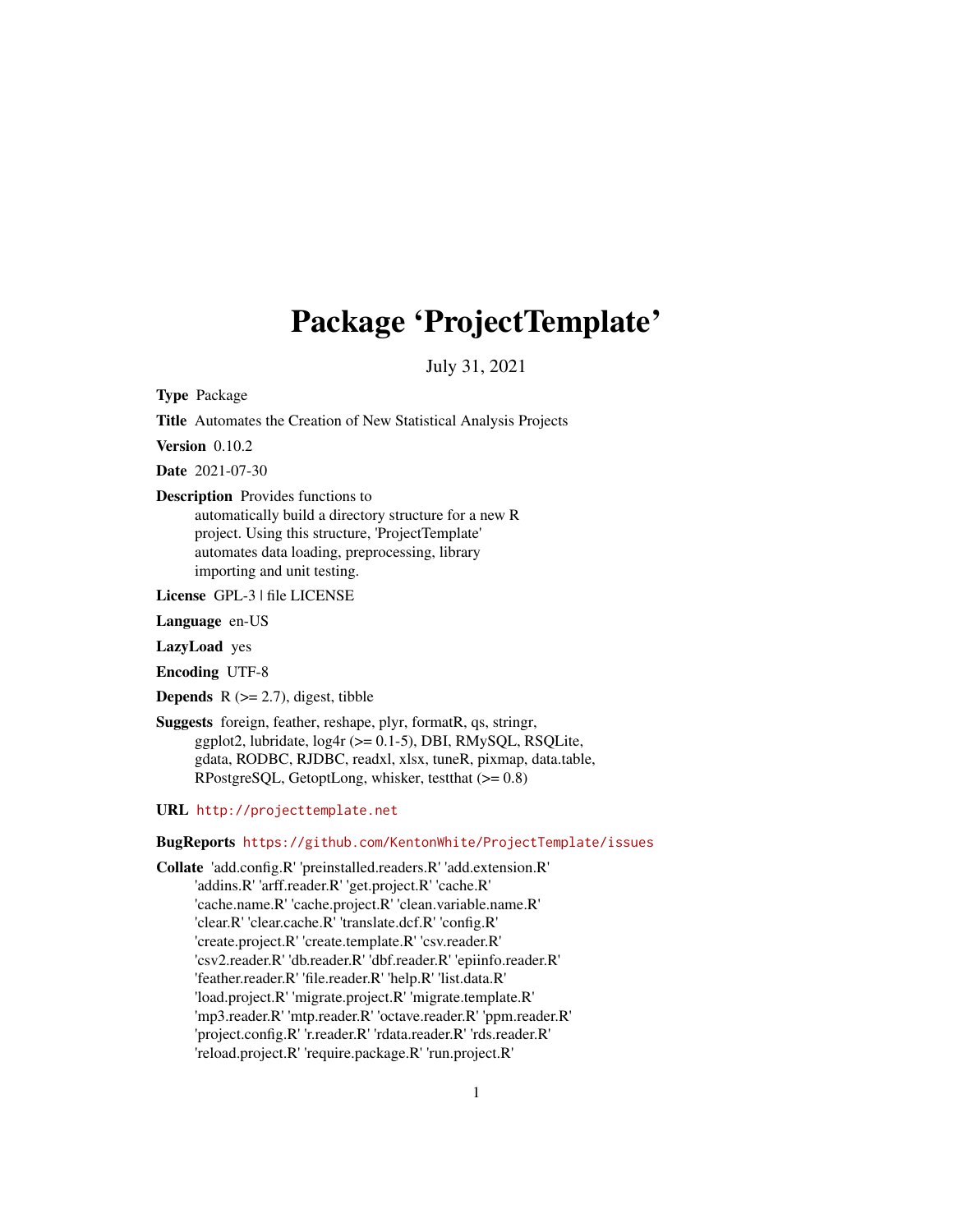'show.project.R' 'spss.reader.R' 'sql.reader.R' 'stata.reader.R' 'stopifnotproject.R' 'stub.tests.R' 'systat.reader.R' 'test.project.R' 'tsv.reader.R' 'url.reader.R' 'wsv.reader.R' 'xls.reader.R' 'xlsx.reader.R' 'xport.reader.R'

#### RoxygenNote 7.1.1

## NeedsCompilation no

Author Aleksandar Blagotic [ctb], Diego Valle-Jones [ctb], Jeffrey Breen [ctb], Joakim Lundborg [ctb], John Myles White [aut, cph], Josh Bode [ctb], Kenton White [ctb, cre], Kirill Mueller [ctb], Matteo Redaelli [ctb], Noah Lorang [ctb], Patrick Schalk [ctb], Dominik Schneider [ctb], Gerold Hepp [ctb], Zunaira Jamile [ctb]

Maintainer Kenton White <jkentonwhite@gmail.com>

Repository CRAN

Date/Publication 2021-07-31 11:50:16 UTC

## R topics documented:

|                                                                                                               | 3                        |
|---------------------------------------------------------------------------------------------------------------|--------------------------|
|                                                                                                               | $\overline{\mathcal{A}}$ |
|                                                                                                               | $\overline{4}$           |
|                                                                                                               | 6                        |
|                                                                                                               | 6                        |
|                                                                                                               | 7                        |
|                                                                                                               | 8                        |
|                                                                                                               | 9                        |
|                                                                                                               | 9                        |
|                                                                                                               | 10                       |
|                                                                                                               | 11                       |
|                                                                                                               | 12                       |
| migrate.template $\ldots \ldots \ldots \ldots \ldots \ldots \ldots \ldots \ldots \ldots \ldots \ldots \ldots$ | 12                       |
|                                                                                                               | -13                      |
|                                                                                                               | -14                      |
|                                                                                                               | -15                      |
|                                                                                                               | -16                      |
|                                                                                                               |                          |
|                                                                                                               |                          |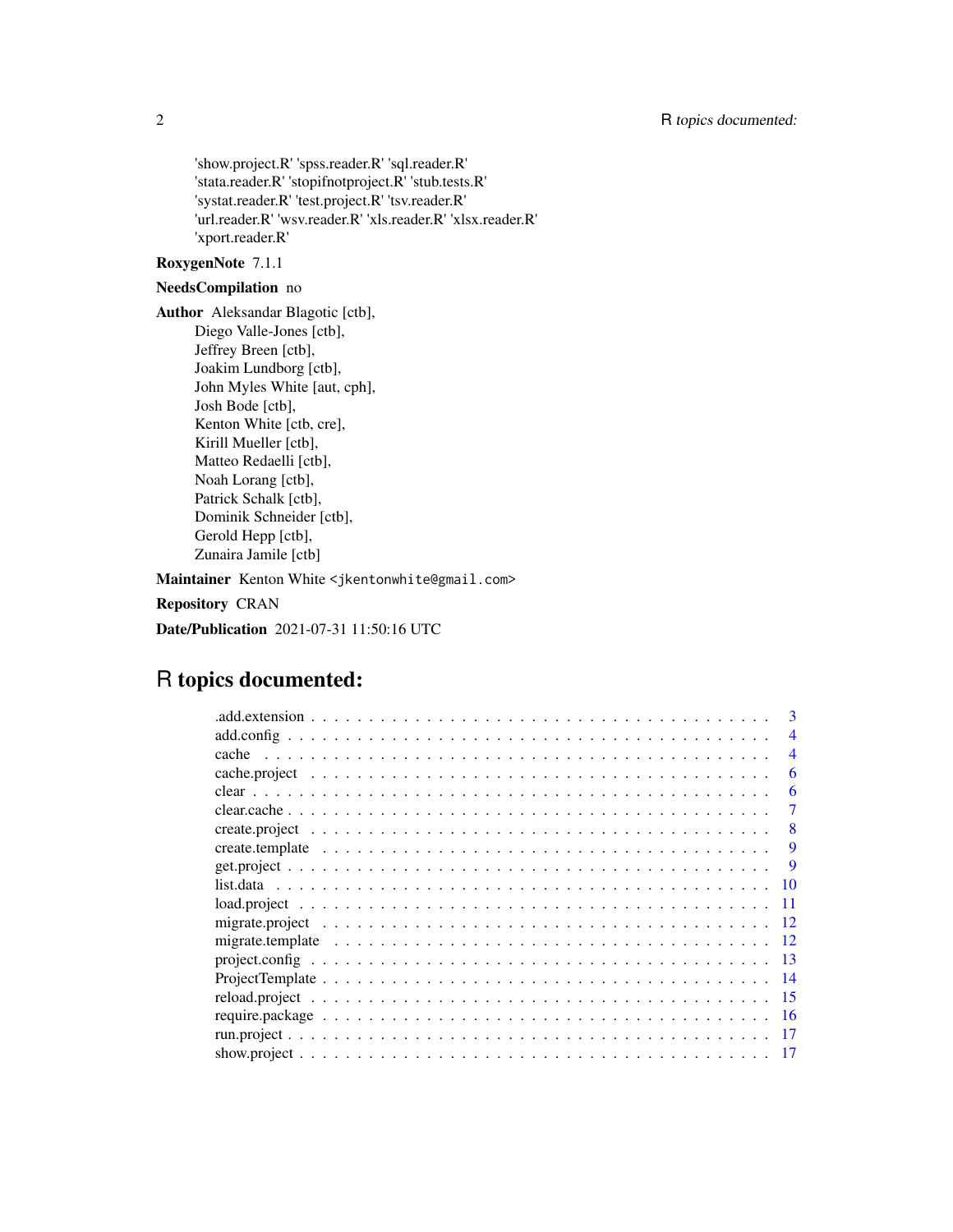## <span id="page-2-0"></span>.add.extension 3

.add.extension *Associate a reader function with an extension.*

## Description

This function will associate an extension with a custom reader function.

#### Usage

.add.extension(extension, reader)

## Arguments

| extension | The extension of the new data file.                                                                                                                                                                                                                                                                                                                    |
|-----------|--------------------------------------------------------------------------------------------------------------------------------------------------------------------------------------------------------------------------------------------------------------------------------------------------------------------------------------------------------|
| reader    | The function to use when reading the data file. It should accept three arguments:<br>data.file, filename and variable.name (in that order). The function should<br>read the contents of the file filename, and save it into the workspace under the<br>name variable.name. The data, file argument is just a relative file name and<br>can be ignored. |

#### Value

No value is returned; this function is called for its side effects.

#### Warning

This interface should not be considered as stable and is likely to be replaced by a different mechanism in a forthcoming version of this package.

#### See Also

[preinstalled.readers](#page-0-0)

## Examples

## Not run: .add.extension('foo', foo.reader)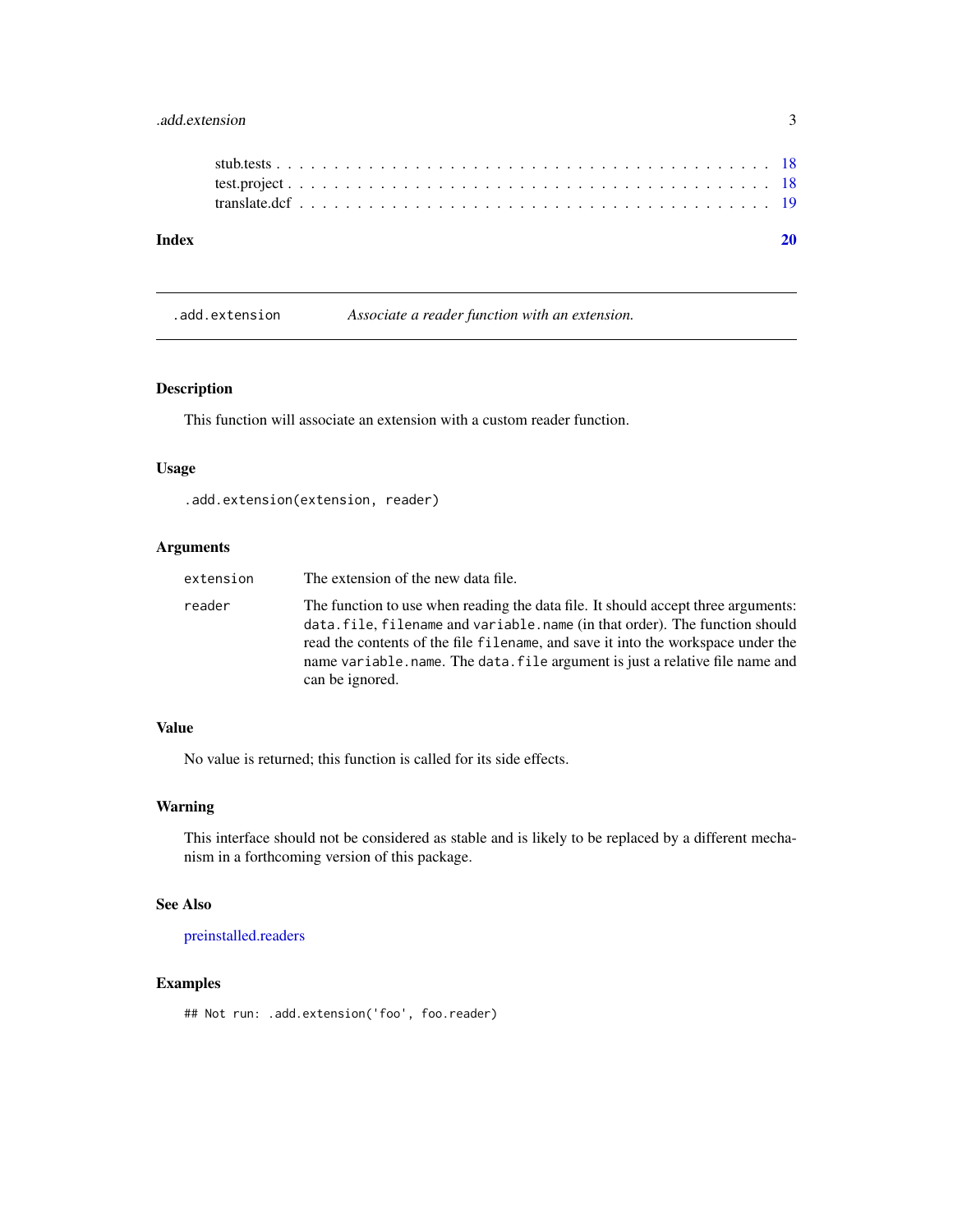Enables project specific configuration to be added to the global config object. The allowable format is key value pairs which are appended to the end of the config object, which is accessible from the global environment.

#### Usage

 $add.config(..., apply-override = FALSE)$ 

## Arguments

| $\cdots$ | A series of key-value pairs containing the configuration. The key is the name that<br>gets added to the config object. These can be overridden at load time through<br>the $\ldots$ argument to load project. |
|----------|---------------------------------------------------------------------------------------------------------------------------------------------------------------------------------------------------------------|
|          | apply over ride A boolean indicating whether overrides should be applied. This can be used to<br>add a setting disregarding arguments to load. project                                                        |

## Details

Once defined, the value can be accessed from any ProjectTemplate script by referencing config\$my\_project\_var.

#### Examples

```
library('ProjectTemplate')
## Not run:
add.config(
   keep_bigdata=TRUE, # Whether to keep the big data file in memory
   parse=7 # number of fields to parse
\mathcal{L}if (config$keep_bigdata) ...
## End(Not run)
```
cache *Cache a data set for faster loading.*

## Description

This function will store a copy of the named data set in the cache directory. This cached copy of the data set will then be given precedence at load time when calling [load.project](#page-10-1). Cached data sets are stored as .RData or optionally as .qs files.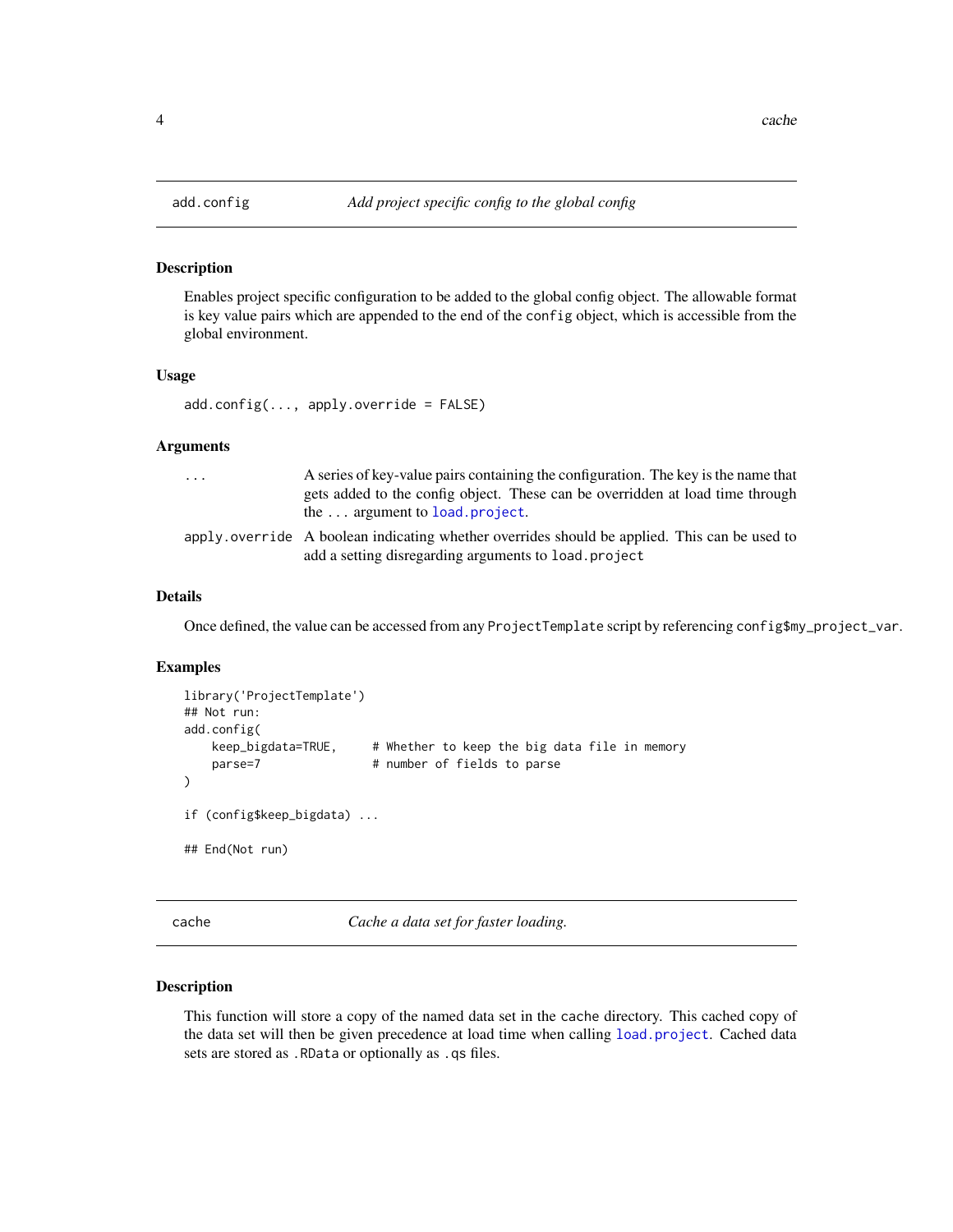#### <span id="page-4-0"></span>cache 5

## Usage

 $cache(variable = NULL, CODE = NULL, depends = NULL, ...)$ 

## Arguments

| variable   | A character string containing the name of the variable to be saved. If the CODE<br>parameter is defined, it is evaluated and saved, otherwise the variable with that<br>name in the global environment is used. |
|------------|-----------------------------------------------------------------------------------------------------------------------------------------------------------------------------------------------------------------|
| CODE       | A sequence of R statements enclosed in $\{.\right\}$ which produce the object to be<br>cached. Requires suggested package formatR                                                                               |
| depends    | A character vector of other global environment objects that the CODE depends<br>upon. Caching will be forced if those objects have changed since last caching                                                   |
| $\ddots$ . | Additional arguments passed on to save or optionally to gsave. See project.config<br>for further information.                                                                                                   |

## Details

Usually you will want to cache datasets during munging. This can be the raw data just loaded, or it can be the result of further processing during munge. Either way, it can take a while to cache large variables, so cache will only cache when it needs to. The clear.cache("variable") command can be run to flush individual items from the cache.

Calling cache() with no arguments returns the current status of the cache.

#### Value

No value is returned; this function is called for its side effects.

## See Also

[qsave](#page-0-0), [project.config](#page-12-1)

#### Examples

```
library('ProjectTemplate')
## Not run: create.project('tmp-project')
setwd('tmp-project')
```

```
dataset1 < -1:5cache('dataset1')
```
setwd('..') unlink('tmp-project') ## End(Not run)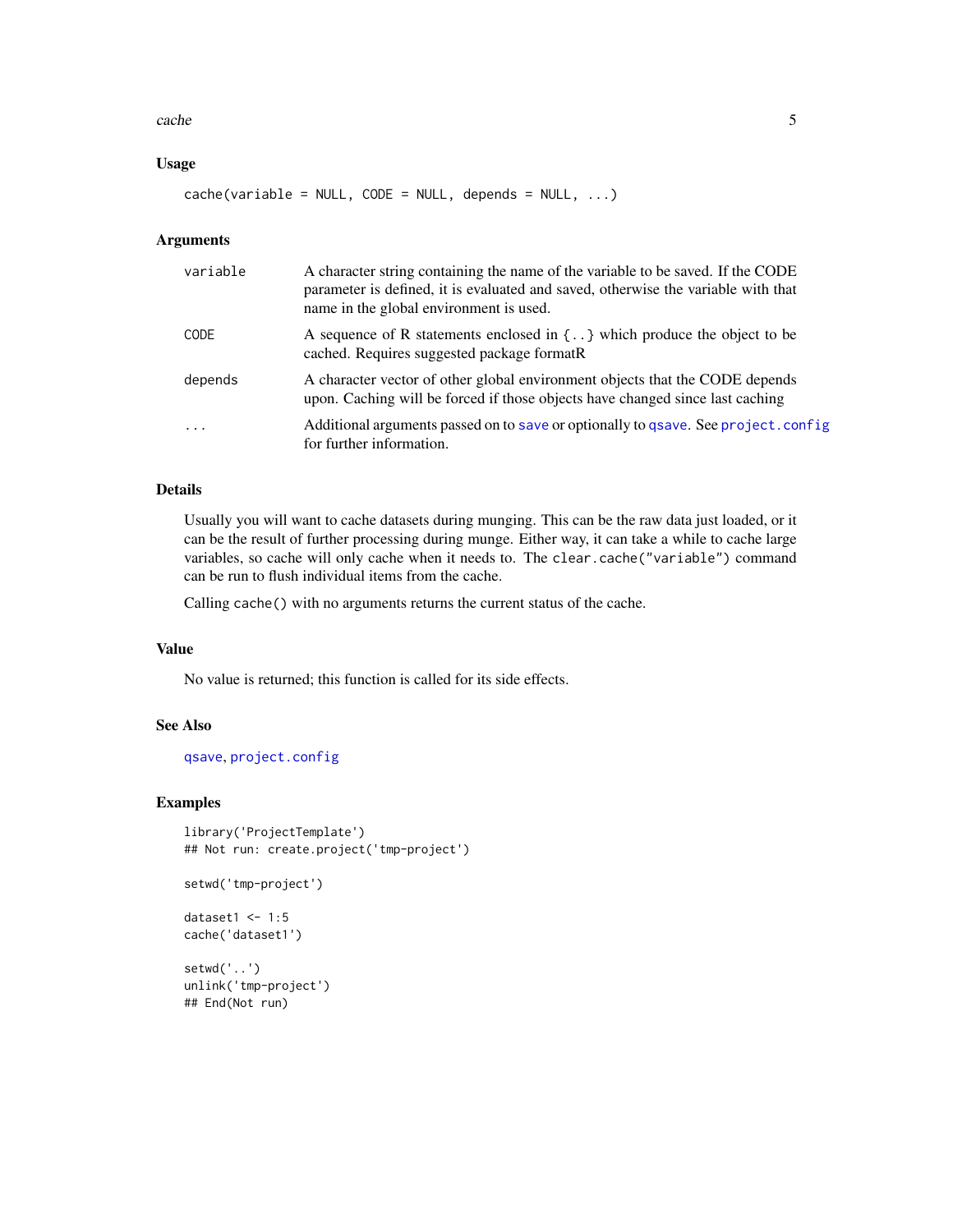This function will cache all of the data sets that were loaded by the [load.project](#page-10-1) function in a binary format that is easier to load quickly. This is particularly useful for data sets that you've modified during a slow munging process that does not need to be repeated.

#### Usage

```
cache.project()
```
## Value

No value is returned; this function is called for its side effects.

## See Also

[create.project](#page-7-1), [load.project](#page-10-1), [get.project](#page-8-1), [show.project](#page-16-1)

#### Examples

library('ProjectTemplate') ## Not run: load.project()

cache.project() ## End(Not run)

clear *Clear objects from the global environment*

#### Description

This function removes specific (or all by default) named objects from the global environment. If used within a ProjectTemplate project, then any variables defined in the config\$sticky\_variables will remain.

#### Usage

 $clear(..., keep = c(), force = FALSE)$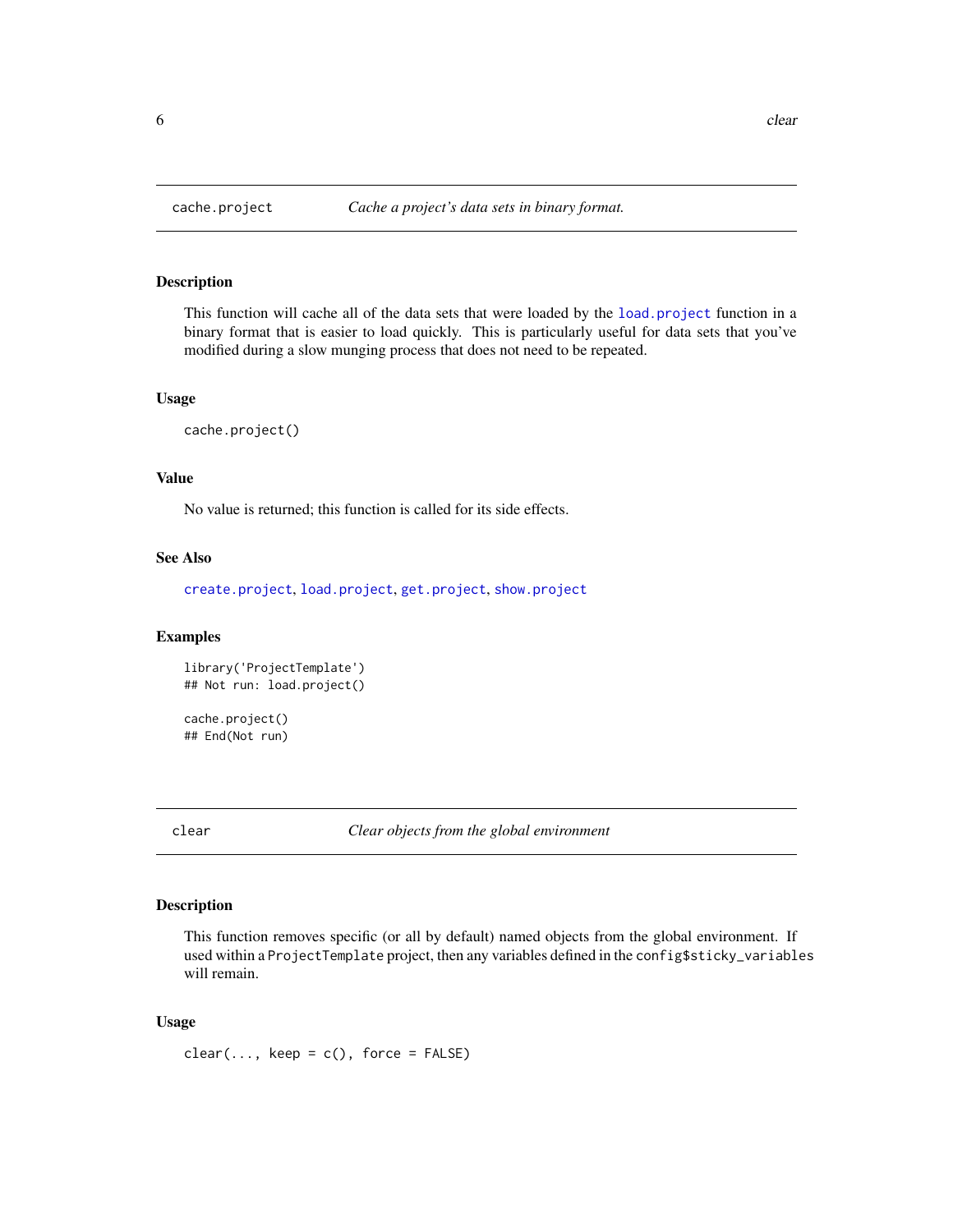#### <span id="page-6-0"></span>clear.cache 7

## Arguments

| $\ddotsc$ | A sequence of character strings of the objects to be removed from the global                  |
|-----------|-----------------------------------------------------------------------------------------------|
|           | environment. If none given, then all items except those in keep will be deleted.              |
|           | This includes items beginning with.                                                           |
| keep      | A character vector of variables that should remain in the global environment                  |
| force     | If TRUE, then variables will be deleted even if specified in keep or config\$sticky_variables |

## Value

The variables kept and removed are reported

## Examples

```
library('ProjectTemplate')
## Not run:
clear("x", "y", "z")
clear(keep="a")
clear()
```
## End(Not run)

clear.cache *Clear data sets from the cache*

#### Description

This function remove specific (or all by default) named data sets from the cache directory. This will force that data to be read in from the data directory next time [load.project](#page-10-1) is called.

## Usage

clear.cache(...)

## Arguments

... A sequence of character strings of the variables to be removed from the cache. If none given, then all items in the cache will be removed.

#### Value

Success or failure is reported

## Examples

```
library('ProjectTemplate')
## Not run:
clear.cache("x", "y", "z")
```
## End(Not run)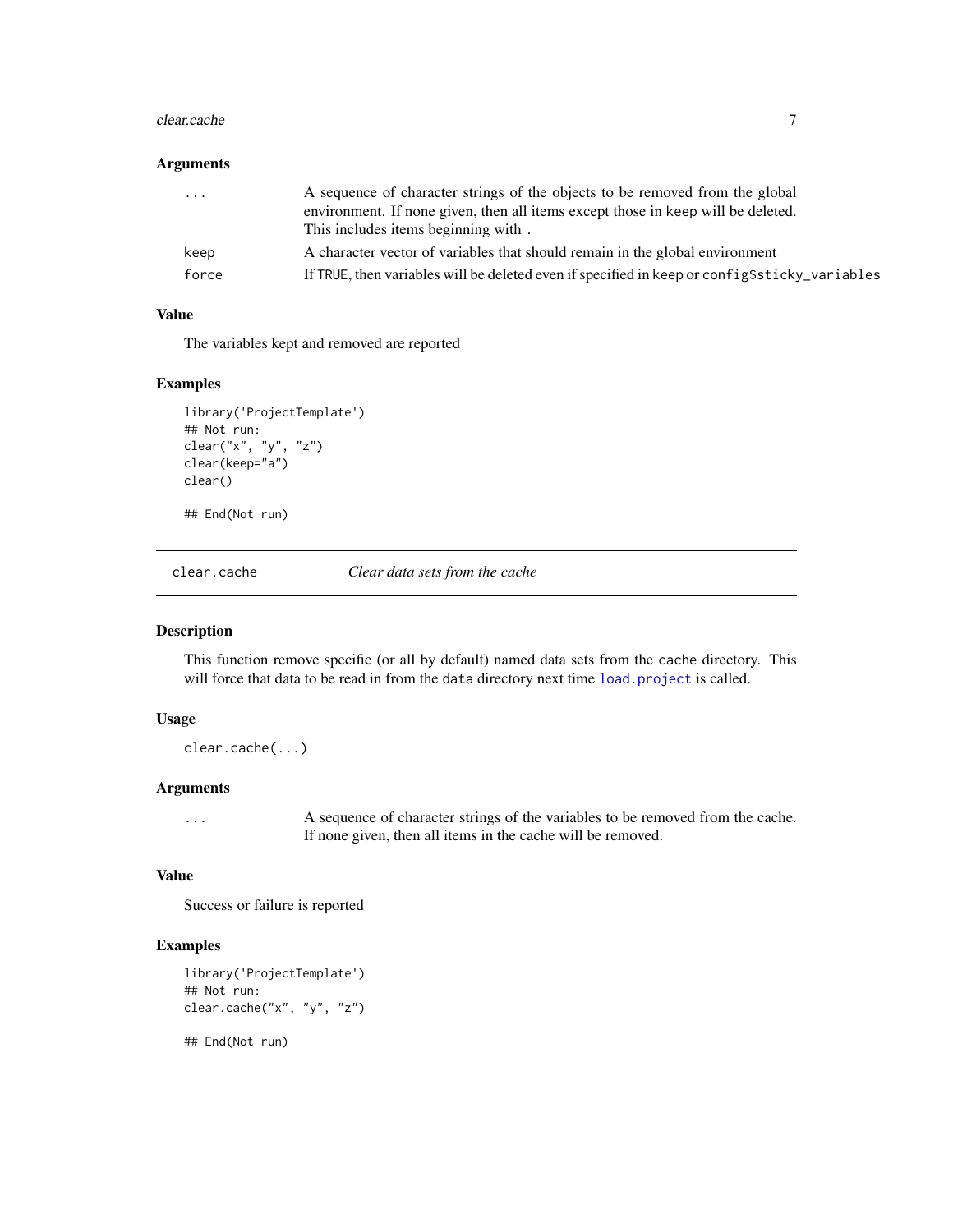<span id="page-7-1"></span><span id="page-7-0"></span>

This function will create all of the scaffolding for a new project. It will set up all of the relevant directories and their initial contents. For those who only want the minimal functionality, the template argument can be set to minimal to create a subset of ProjectTemplate's default directories. For those who want to dump all of ProjectTemplate's functionality into a directory for extensive customization, the dump argument can be set to TRUE.

#### Usage

```
create.project(
  project.name = "new-project",
  template = "full",dump = FALSE,merge.strategy = c("require.empty", "allow.non.conflict"),
  rstudio.project = FALSE
\mathcal{L}
```
#### Arguments

| project.name    | A character vector containing the name for this new project. Must be a valid<br>directory name for your file system.                                                                                                                                        |  |
|-----------------|-------------------------------------------------------------------------------------------------------------------------------------------------------------------------------------------------------------------------------------------------------------|--|
| template        | A character vector containing the name of the template to use for this project.<br>By default a full and minimal template are provided, but custom templates can<br>be created using create. template.                                                      |  |
| dump            | A boolean value indicating whether the entire functionality of ProjectTemplate<br>should be written out to flat files in the current project.                                                                                                               |  |
| merge.strategy  | What should happen if the target directory exists and is not empty? If "force.empty",<br>the target directory must be empty; if "allow.non.conflict", the method suc-<br>ceeds if no files or directories with the same name exist in the target directory. |  |
| rstudio.project |                                                                                                                                                                                                                                                             |  |
|                 | A boolean value indicating whether the project should also be an 'RStudio<br>Project'. Defaults to FALSE. If TRUE, then a 'projectname. Rproj' with usable<br>defaults is added to the ProjectTemplate directory.                                           |  |

## Details

If the target directory does not exist, it is created. Otherwise, it can only contain files and directories allowed by the merge strategy.

## Value

No value is returned; this function is called for its side effects.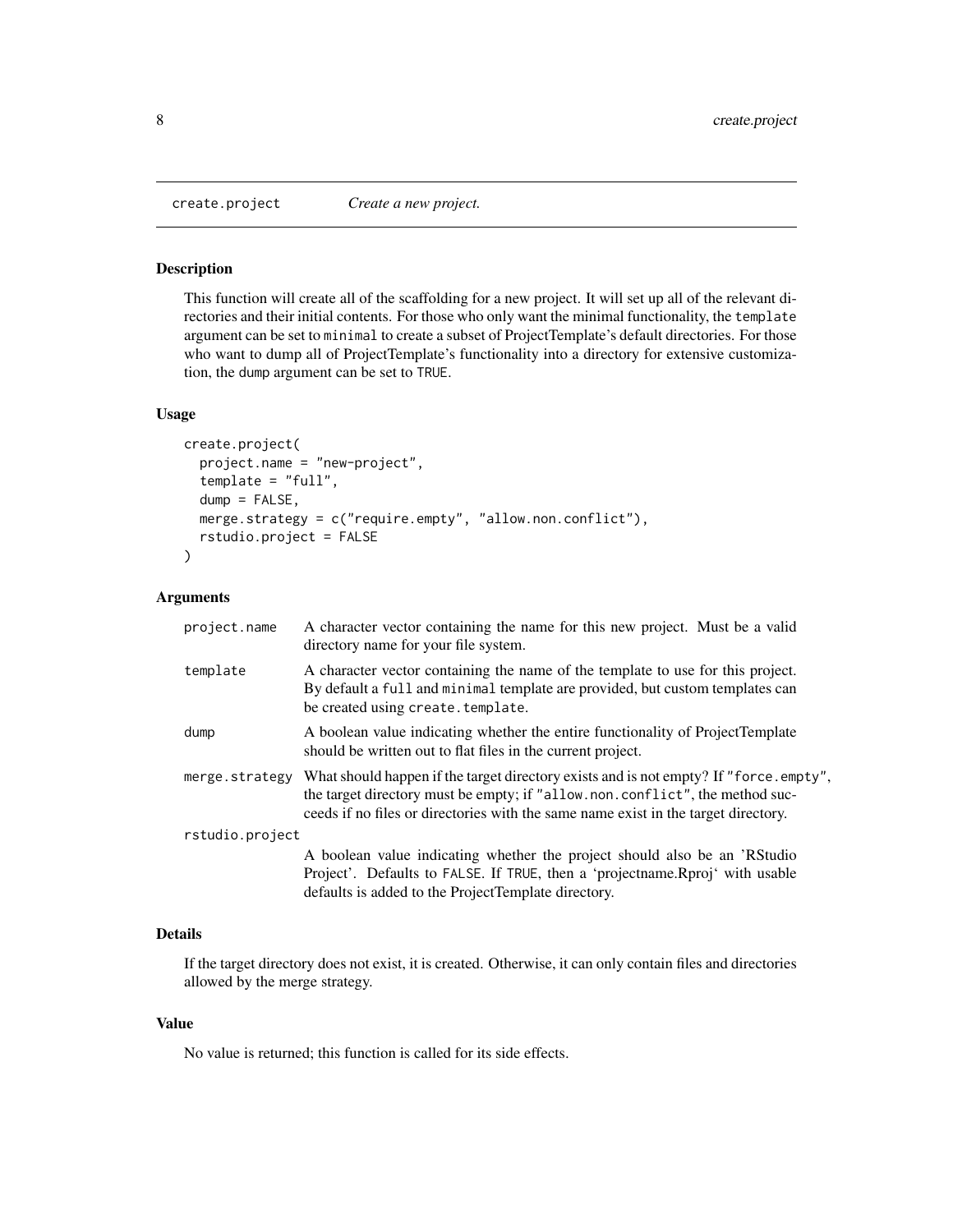## <span id="page-8-0"></span>create.template 9

## See Also

[load.project](#page-10-1), [get.project](#page-8-1), [cache.project](#page-5-1), [show.project](#page-16-1)

#### Examples

```
library('ProjectTemplate')
```

```
## Not run: create.project('MyProject')
```
create.template *Create a new template*

## Description

This function writes a skeleton directory structure for creating your own custom templates.

## Usage

```
create.template(target, source = "minimal")
```
#### Arguments

| target | Name of the new template. It is created under the directory specified by options ('ProjectTemplate.ter<br>or, when missing, in the current directory. |
|--------|-------------------------------------------------------------------------------------------------------------------------------------------------------|
| source | Name of an existing template to copy, defaults to the built in 'minimal' template.                                                                    |

<span id="page-8-1"></span>get.project *Show information about the current project.*

#### Description

This function will return all of the information that ProjectTemplate has about the current project. This information is gathered when [load.project](#page-10-1) is called. At present, ProjectTemplate keeps a record of the project's configuration settings, all packages that were loaded automatically and all of the data sets that were loaded automatically. The information about autoloaded data sets is used by the [cache.project](#page-5-1) function.

## Usage

get.project()

#### Details

In previous releases this information has been available through the global variable project.info. Using this variable is now deprecated and will result in a warning.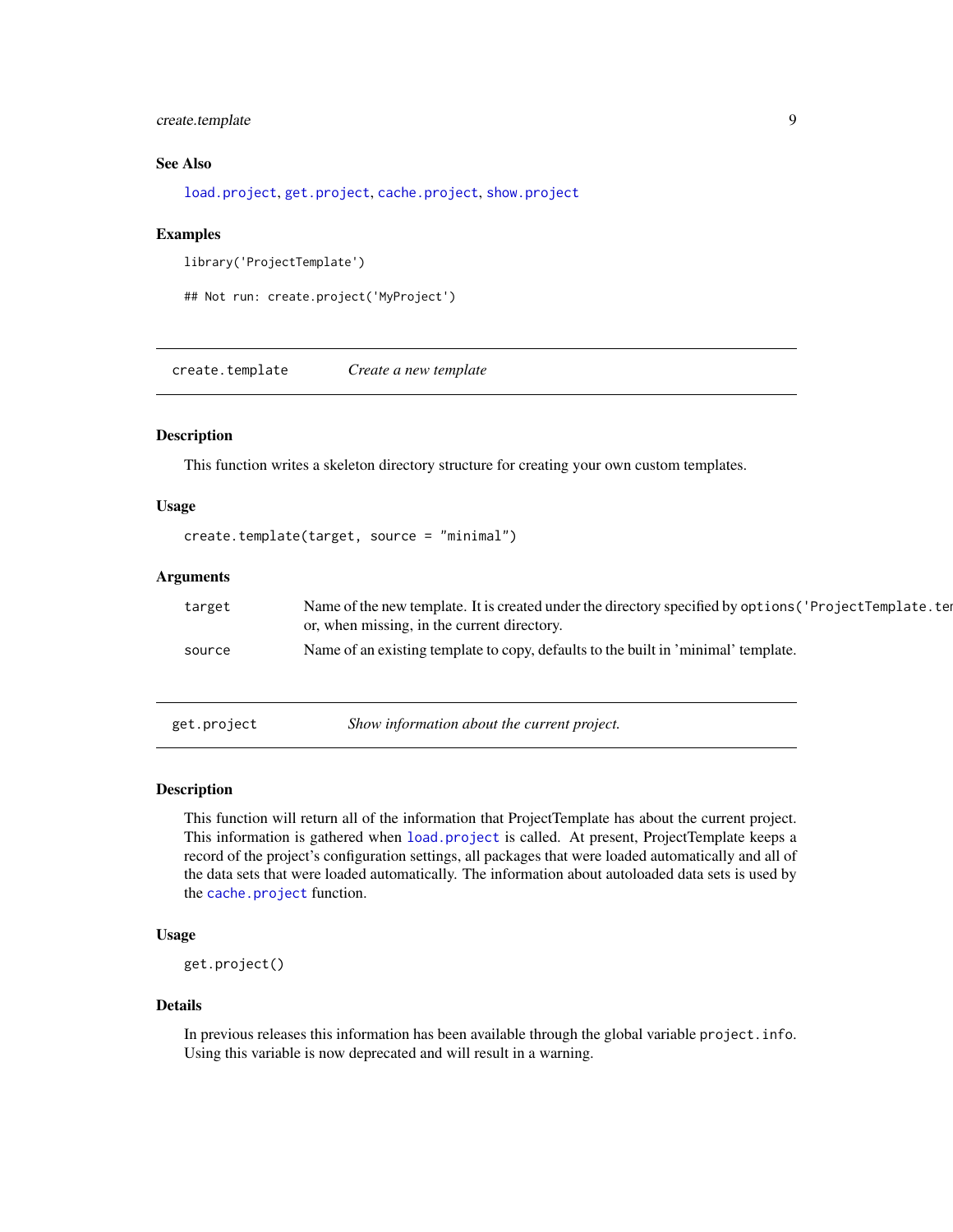## <span id="page-9-0"></span>Value

A named list.

#### See Also

[create.project](#page-7-1), [load.project](#page-10-1), [cache.project](#page-5-1), [show.project](#page-16-1)

#### Examples

library('ProjectTemplate')

```
## Not run: load.project()
```

```
get.project()
## End(Not run)
```
list.data *Listing the data for the current project*

#### Description

This function produces a data.frame of all data files in the project, with meta data on if and how the file will be loaded by load.project.

#### Usage

list.data(...)

#### Arguments

... Named arguments to override configuration from config/global.dcf and lib/global.R.

#### Details

The returned data.frame contains the following variables, with one observation per file in data/:

| filename     | Character variable containing the filename relative to data/ directory.                                        |
|--------------|----------------------------------------------------------------------------------------------------------------|
| varname      | Character variable containing the name of the variable into which the file will be imported. *                 |
| is_ignored   | Logical variable that indicates whether the file. is ignored through the data_ignore option in the configurat  |
| is_directory | Logical variable that indicates whether the file is a directory.                                               |
| is_cached    | Logical variable that indicates whether the file is already available in the cache/ directory.                 |
| cached_only  | Logical variable that indicates whether the variable is only available in the cache/ directory. This occurs wh |
| reader       | Character variable containing the name of the reader function that will be used to load the data. Contains a c |

\* Note that some readers return more than one variable, usually with the listed variable name as prefix. This is true for for example the xls.reader and xlsx.reader.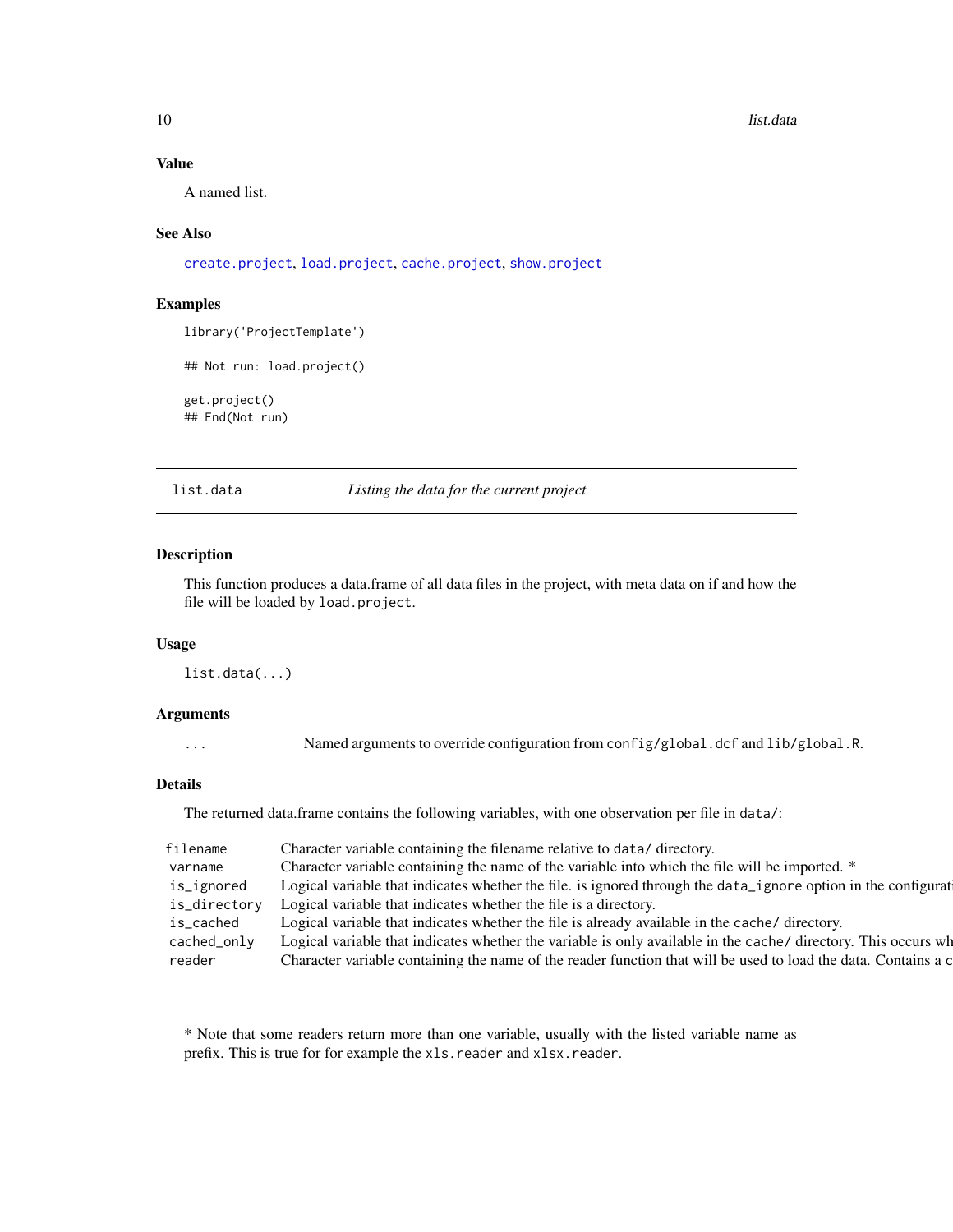## <span id="page-10-0"></span>load.project 11

## Value

A data.frame listing the available data, with relevant meta data

#### See Also

[load.project](#page-10-1), [show.project](#page-16-1), [project.config](#page-12-1)

#### Examples

library('ProjectTemplate')

## Not run: list.data()

<span id="page-10-1"></span>load.project *Automatically load data and packages for a project.*

## Description

This function automatically load all of the data and packages used by the project from which it is called. The behavior can be controlled by adjusting the [project.config](#page-12-1) configuration.

#### Usage

```
load.project(...)
```
#### Arguments

... Named arguments to override configuration from config/global.dcf and lib/global.R.

#### Details

... can take an argument override.config or a single named list for backward compatibility. This cannot be mixed with the new style override. When a named argument override.config is present it takes precedence over the other options. If any of the provided arguments is unnamed an error is raised.

#### Value

No value is returned; this function is called for its side effects.

## See Also

[create.project](#page-7-1), [get.project](#page-8-1), [cache.project](#page-5-1), [show.project](#page-16-1), [project.config](#page-12-1)

#### Examples

```
library('ProjectTemplate')
```
## Not run: load.project()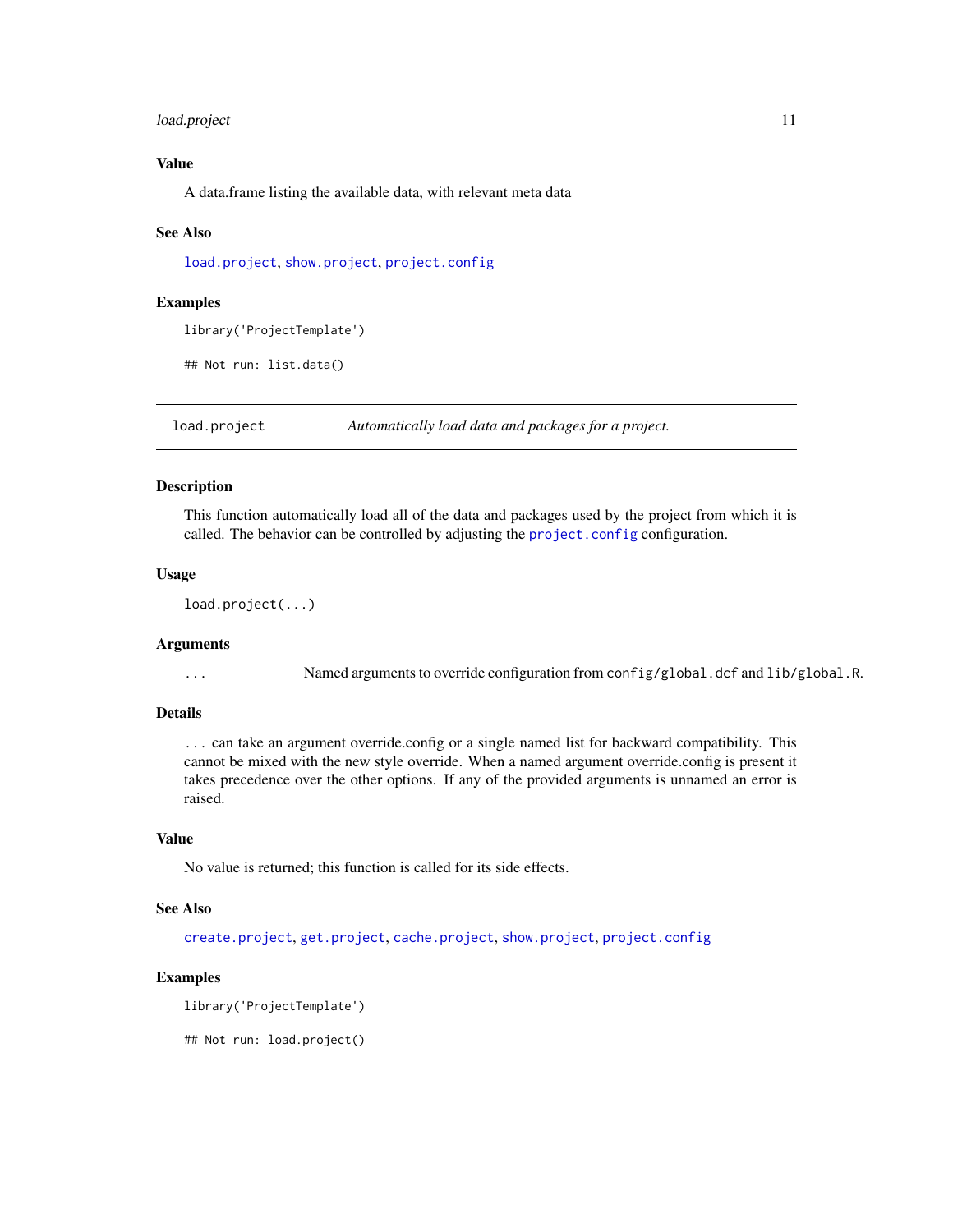<span id="page-11-0"></span>

This function automatically performs all necessary steps to migrate an existing project so that it is compatible with this version of ProjectTemplate

#### Usage

```
migrate.project()
```
## Value

No value is returned; this function is called for its side effects.

## See Also

[create.project](#page-7-1)

## Examples

```
library('ProjectTemplate')
```
## Not run: migrate.project()

migrate.template *Migrate a template to a new version of ProjectTemplate*

## Description

This function updates a skeleton project to the current version of ProjectTemplate.

### Usage

```
migrate.template(template)
```
### Arguments

template Name of the template to upgrade.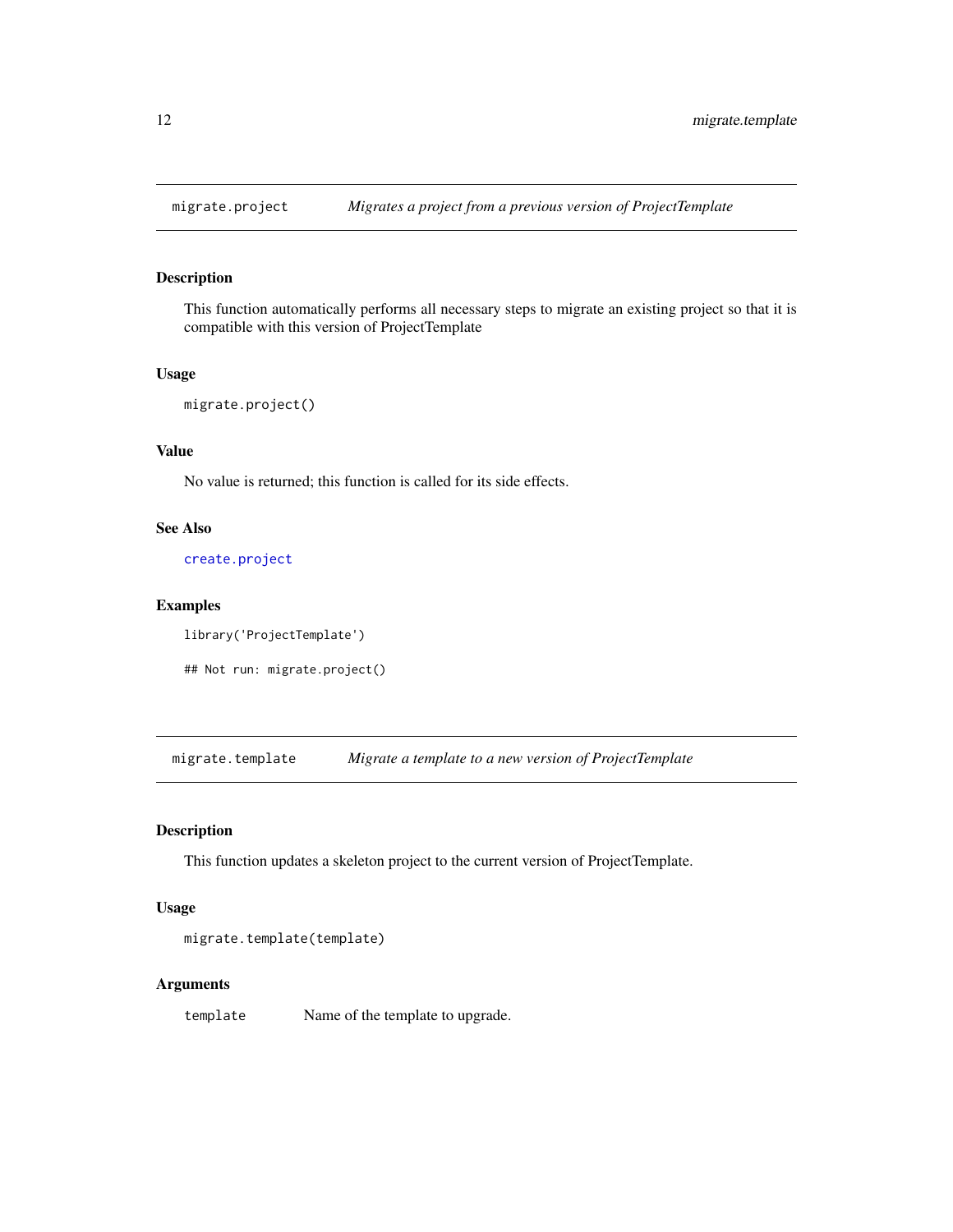<span id="page-12-1"></span><span id="page-12-0"></span>

Every ProjectTemplate project has a configuration file found at config/global.dcf that contains various options that can be tweaked to control runtime behavior. The valid options are shown below, and must be encoded using the DCF format.

## Usage

project.config()

## Details

Calling the project.config() function will display the current project configuration.

The options that can be configured in the config/global.dcf are shown below

| data_loading              | This can be set to TRUE or FALSE. If data_loading is on, the system will load data from bo         |
|---------------------------|----------------------------------------------------------------------------------------------------|
| data_loading_header       | This can be set to TRUE or FALSE. If data_loading_header is on, the system will load text of       |
| data_ignore               | A comma separated list of files to be ignored when importing from the data/ directory. Reg         |
| cache_loading             | This can be set to TRUE or FALSE. If cache_loading is on, the system will load data from the       |
| recursive_loading         | This can be set to TRUE or FALSE. If recursive loading is on, the system will load data from       |
| munging                   | This can be set to TRUE or FALSE. If munging is on, the system will execute the files in the       |
| logging                   | This can be set to TRUE or FALSE. If logging is on, a logger object using the log4r package        |
| logging_level             | The value of logging_level is passed to a logger object using the log4r package during loggi       |
| load_libraries            | This can be set to TRUE or FALSE. If load_libraries is on, the system will load all of the R       |
| libraries                 | This is a comma separated list of all the R packages that the user wants to automatically load     |
| as_factors                | This can be set to TRUE or FALSE. If as factors is on, the system will convert every charac        |
| tables_type               | This is the format for default tables. Values can be 'tibble' (default), 'data_table', or 'data_fi |
| attach_internal_libraries | This can be set to TRUE or FALSE. If attach_internal_libraries is on, then every time a new        |
| cache_loaded_data         | This can be set to TRUE or FALSE. If cache_loaded_data is on, then data loaded from the d          |
| sticky_variables          | This is a comma separated list of any project-specific variables that should remain in the glo     |
| underscore_variables      | This can be set to TRUE to use underscores $('_')$ in variable names or FALSE to replace under     |
| cache_file_format         | The default file format for cached data is 'RData'. This can be set to 'qs' in order to benefit    |
|                           |                                                                                                    |

If the config/globals.dcf is missing some items (for example because it was created under an old version of ProjectTemplate, then the following configuration is used for any missing items during load.project():

| data_loading        | <b>TRUE</b>  |
|---------------------|--------------|
| data_loading_header | <b>TRUE</b>  |
| data_ignore         |              |
| cache_loading       | <b>TRUE</b>  |
| recursive_loading   | <b>FALSE</b> |
| munging             | <b>TRUE</b>  |
| logging             | <b>FALSE</b> |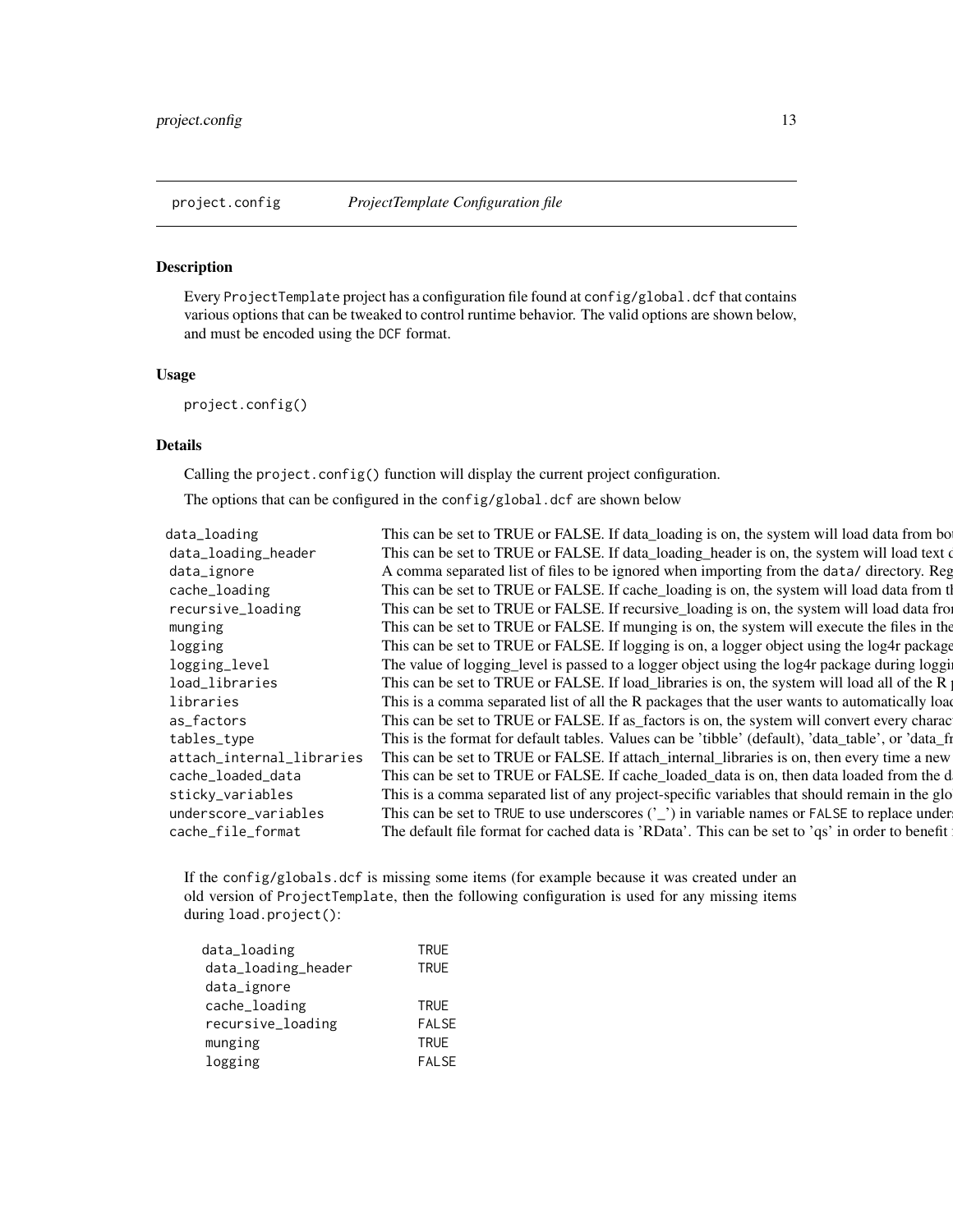## <span id="page-13-0"></span>14 ProjectTemplate

| logging_level             | INFO                                          |
|---------------------------|-----------------------------------------------|
| load_libraries            | <b>FALSE</b>                                  |
| libraries                 | reshape2, plyr, tidyverse, stringr, lubridate |
| as factors                | <b>FALSE</b>                                  |
| tables_type               | tibble                                        |
| attach_internal_libraries | <b>TRUE</b>                                   |
| cache_loaded_data         | <b>FALSE</b>                                  |
| sticky_variables          | <b>NONE</b>                                   |
| underscore_variables      | <b>FALSE</b>                                  |
| cache_file_format         | RData                                         |

When a new project is created using create.project(), the following values are pre-populated:

| version                   | 0.10.2                                        |
|---------------------------|-----------------------------------------------|
| data_loading              | TRUE                                          |
| data_loading_header       | <b>TRUE</b>                                   |
| data_ignore               |                                               |
| cache_loading             | <b>TRUE</b>                                   |
| recursive_loading         | <b>FALSE</b>                                  |
| munging                   | <b>TRUE</b>                                   |
| logging                   | <b>FALSE</b>                                  |
| logging_level             | <b>INFO</b>                                   |
| load_libraries            | <b>FALSE</b>                                  |
| libraries                 | reshape2, plyr, tidyverse, stringr, lubridate |
| as factors                | <b>FALSE</b>                                  |
| tables_type               | tibble                                        |
| attach internal libraries | <b>FALSE</b>                                  |
| cache_loaded_data         | <b>TRUE</b>                                   |
| sticky_variables          | <b>NONE</b>                                   |
| underscore_variables      | <b>TRUE</b>                                   |
| cache_file_format         | RData                                         |

## Value

The current project configuration is displayed.

#### See Also

[load.project](#page-10-1)

ProjectTemplate *Automates the creation of new statistical analysis projects.*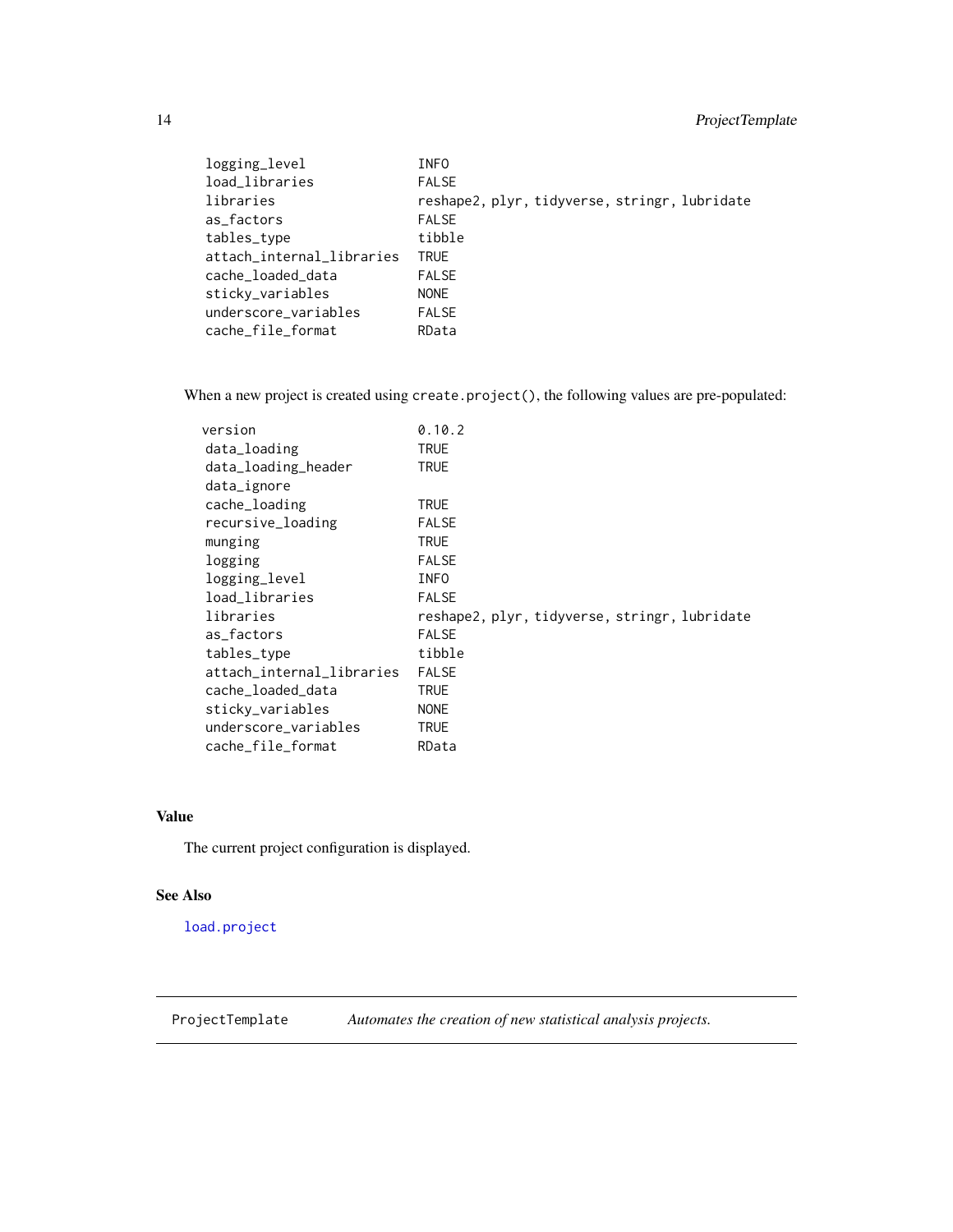## <span id="page-14-0"></span>reload.project 15

#### Description

ProjectTemplate provides functions to automatically build a directory structure for a new R project. Using this structure, ProjectTemplate automates data loading, preprocessing, library importing and unit testing.

## Details

A list of file types is supported by default. See the [preinstalled.readers](#page-0-0) for more information which those are.

## References

This code is inspired by the skeleton structure used by Ruby on Rails.

#### Examples

```
library('ProjectTemplate')
## Not run: create.project('project_name')
setwd('project_name')
load.project()
## End(Not run)
```
reload.project *Reload or reset a project*

## Description

This function will clear the global environment and reload a project. This is useful when you've updated your data sets or changed your preprocessing scripts. Any sticky\_variables configuration parameter in [project.config](#page-12-1) will remain both in memory and (if present) in the cache by default. If the reset parameter is TRUE, then all variables are cleared from both the global environment and the cache.

#### Usage

```
reload.project(..., reset = FALSE)
```
#### Arguments

| $\cdot$ $\cdot$ $\cdot$ | Optional parameters passed to load project                                       |
|-------------------------|----------------------------------------------------------------------------------|
| reset                   | A boolean value, which if set TRUE clears the cache and everything in the global |
|                         | environment, including any sticky_variables                                      |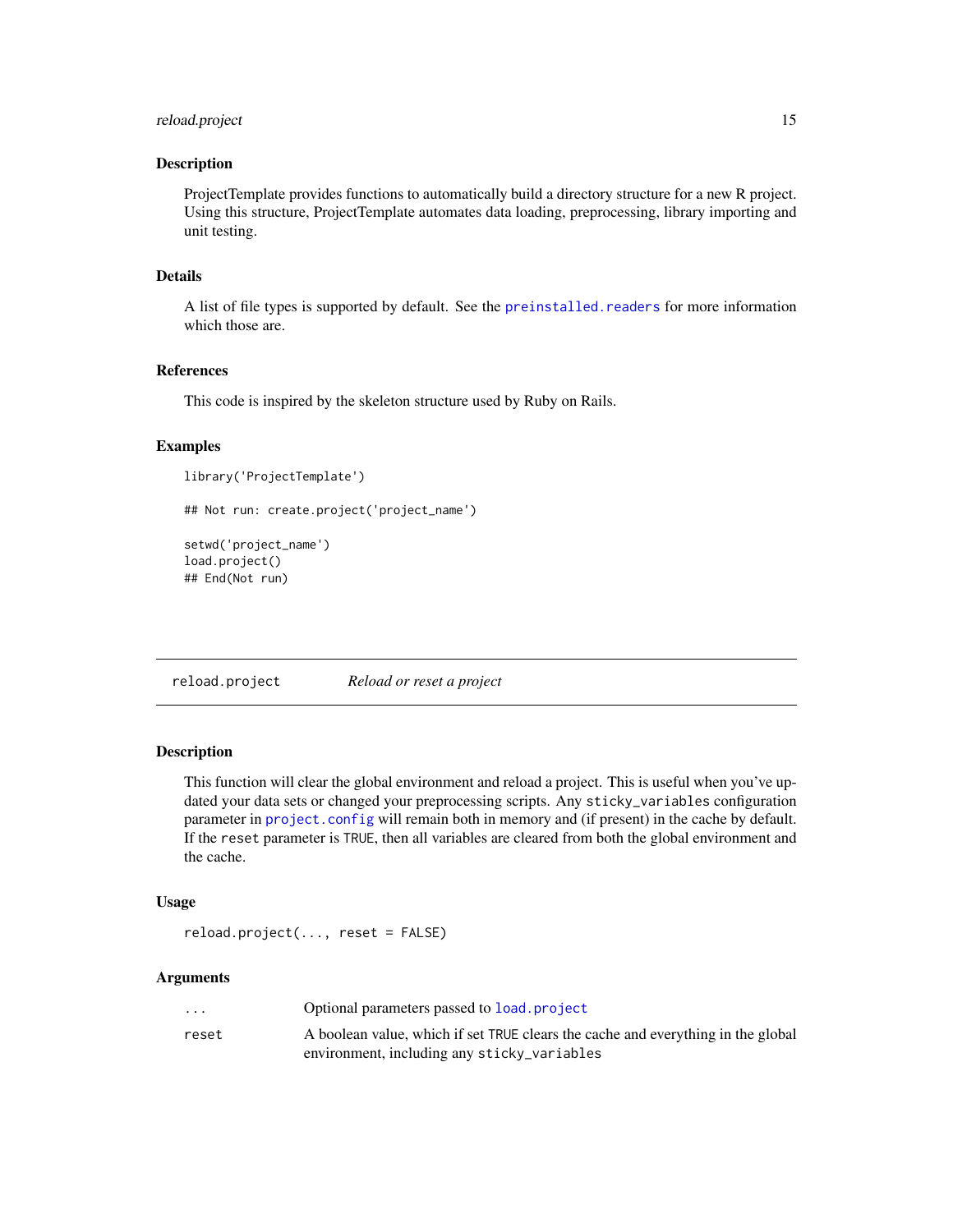<span id="page-15-0"></span>No value is returned; this function is called for its side effects.

#### Examples

```
library('ProjectTemplate')
## Not run: load.project()
reload.project()
## End(Not run)
```
require.package *Require a package for use in the project*

#### Description

This functions will require the given package. If the package is not installed it will stop execution and print a message to the user instructing them which package to install and which function caused the error.

#### Usage

```
require.package(package.name, attach = TRUE)
```
#### Arguments

| package.name | A character vector containing the package name. Must be a valid package name<br>installed on the system.                                                                                                               |
|--------------|------------------------------------------------------------------------------------------------------------------------------------------------------------------------------------------------------------------------|
| attach       | Should the package be attached to the search path (as with library) or not<br>(as with loadNamespace)? Defaults to TRUE. (Internal code will use FALSE by<br>default unless a compatibility switch is set, see below.) |

#### Details

The function .require.package is called by internal code. It will attach the package to the search path (with a warning) only if the compatibility configuration attach\_internal\_libraries is set to TRUE. Normally, packages used for loading data are not needed on the search path, but not loading them might break existing code. In a forthcoming version this compatibility setting will be removed, and no packages will be attached to the search path by internal code.

#### Value

No value is returned; this function is called for its side effects.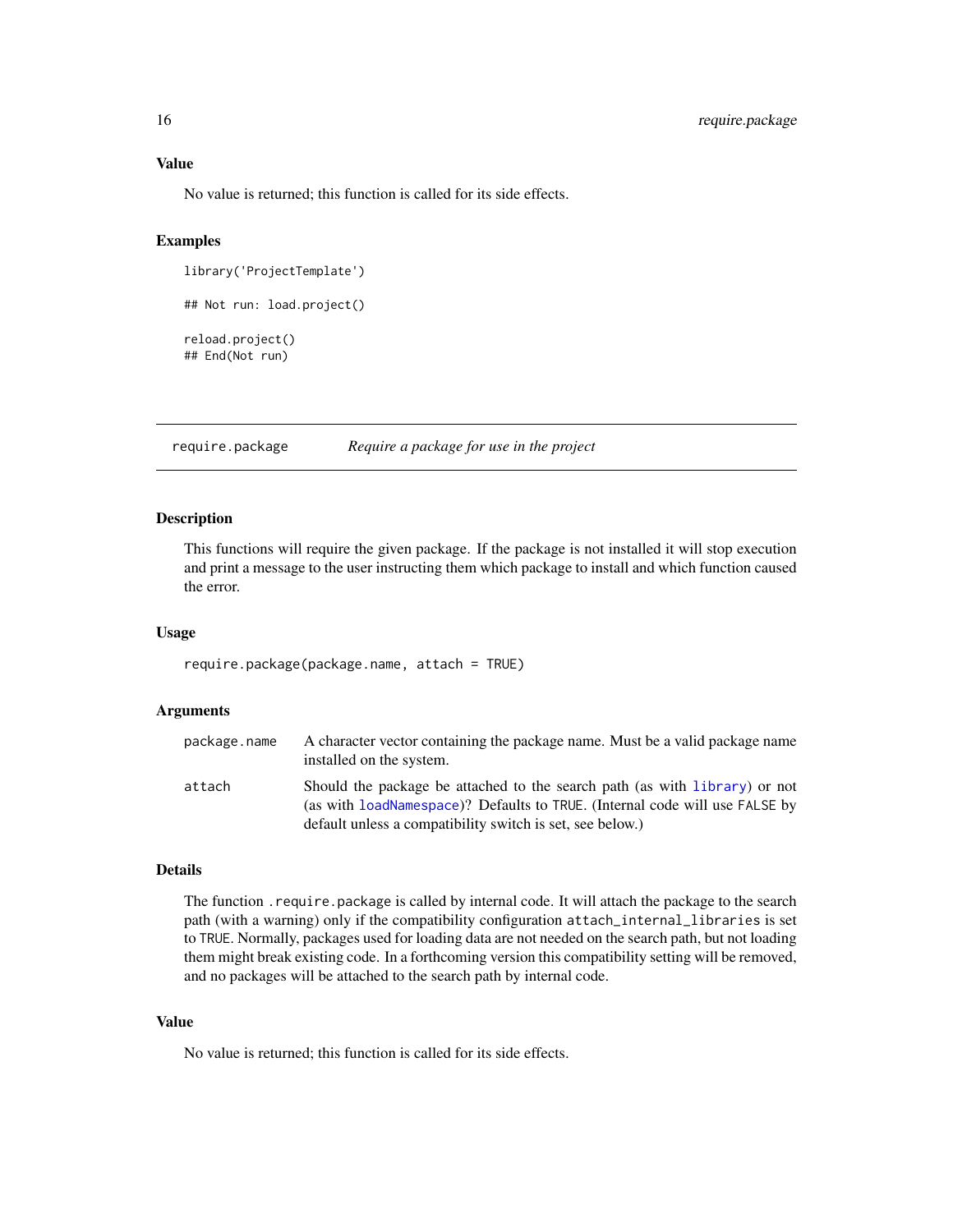## <span id="page-16-0"></span>run.project 17

#### Examples

library('ProjectTemplate')

## Not run: require.package('PackageName')

run.project *Run all of the analyses in the* src *directory.*

#### Description

This function will run each of the analyses in the src directory in separate processes. At present, this is done serially, but future versions of this function will provide a means of running the analyses in parallel.

#### Usage

run.project()

## Value

No value is returned; this function is called for its side effects.

#### Examples

library('ProjectTemplate')

```
## Not run: run.project()
```
<span id="page-16-1"></span>show.project *Show information about the current project.*

#### Description

This function will show the user all of the information that ProjectTemplate has about the current project. This information is gathered when [load.project](#page-10-1) is called. At present, ProjectTemplate keeps a record of the project's configuration settings, all packages that were loaded automatically and all of the data sets that were loaded automatically. The information about autoloaded data sets is used by the [cache.project](#page-5-1) function.

#### Usage

```
show.project()
```
#### Value

No value is returned; this function is called for its side effects.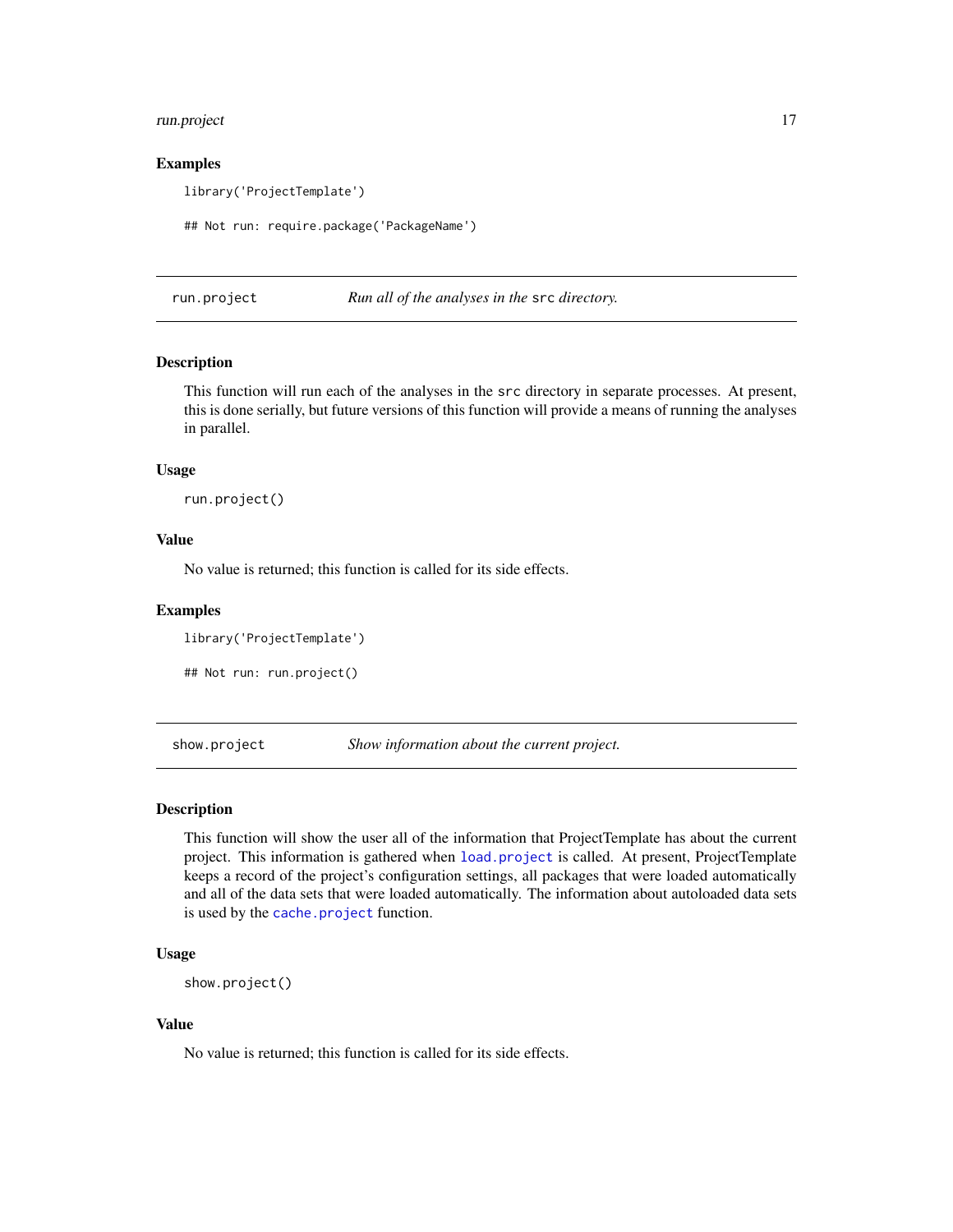## See Also

[create.project](#page-7-1), [load.project](#page-10-1), [get.project](#page-8-1), [cache.project](#page-5-1)

#### Examples

library('ProjectTemplate')

```
## Not run: load.project()
```
show.project() ## End(Not run)

stub.tests *Generate unit tests for your helper functions.*

#### Description

This function will parse all of the functions defined in files inside of the lib directory and will generate a trivial unit test for each function. The resulting tests are stored in the file tests/autogenerated.R. Every test is excepted to fail by default, so you should edit them before calling [test.project](#page-17-1).

#### Usage

stub.tests()

## Value

No value is returned; this function is called for its side effects.

#### Examples

```
library('ProjectTemplate')
```
## Not run: stub.tests()

<span id="page-17-1"></span>test.project *Run all unit tests for this project.*

## Description

This function will run all of the testthat style unit tests for the current project that are defined inside of the tests directory. The tests will be run in the order defined by the filenames for the tests: it is recommend that each test begin with a number specifying its position in the sequence.

#### Usage

test.project()

<span id="page-17-0"></span>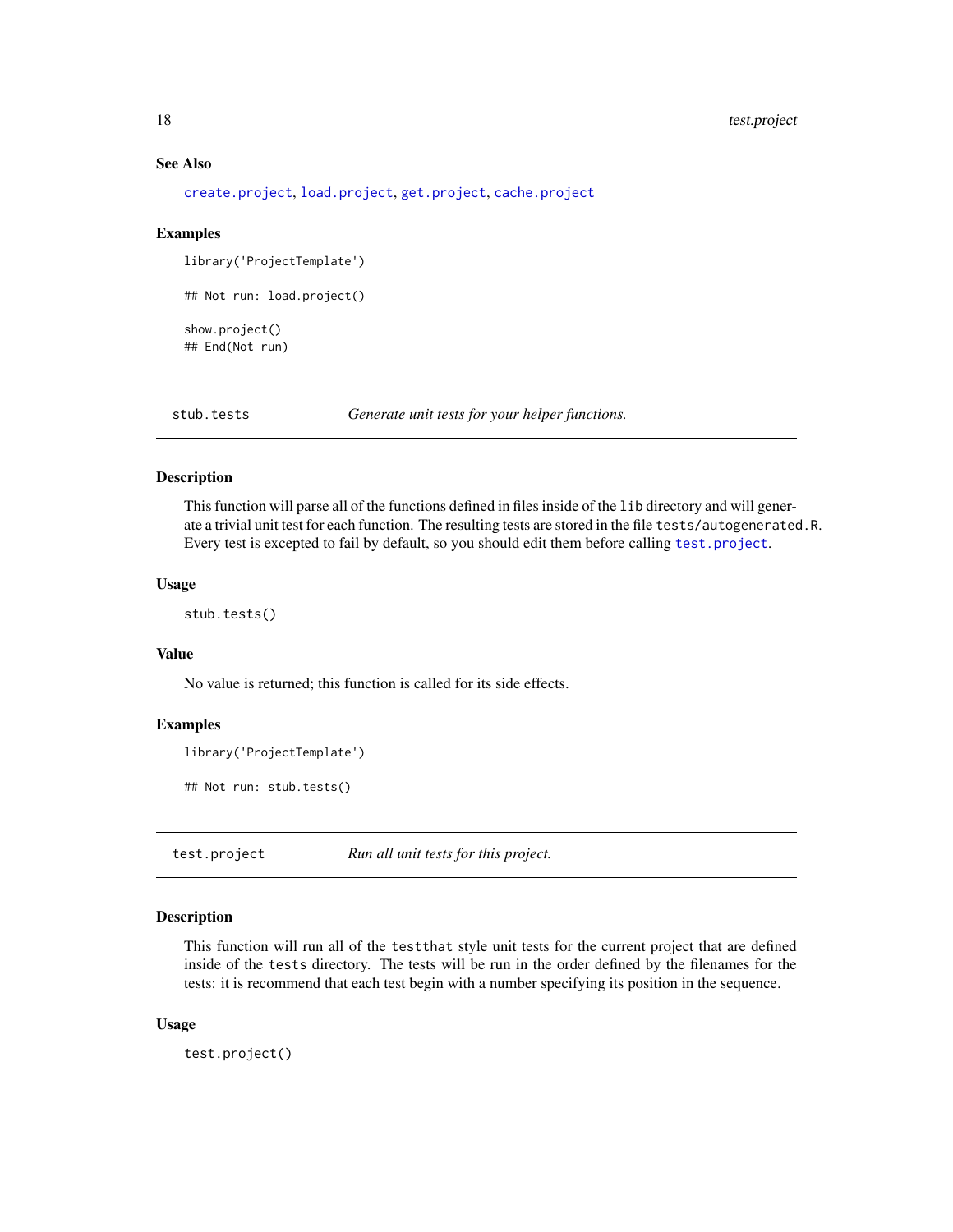#### <span id="page-18-0"></span>translate.dcf 19

## Value

No value is returned; this function is called for its side effects.

#### Examples

```
library('ProjectTemplate')
## Not run: load.project()
test.project()
## End(Not run)
```
translate.dcf *Read a DCF file into an R list.*

#### Description

This function will read a DCF file and translate the resulting data frame into a list. The DCF format is used throughout ProjectTemplate for configuration settings and ad hoc file format specifications.

## Usage

```
translate.dcf(filename)
```
#### **Arguments**

filename A character vector specifying the DCF file to be translated.

#### Details

The content of the DCF file are stored as character strings. If the content is placed between the back tick character , then the content is evaluated as R code and the result returned in a string

#### Value

Returns a list containing the entries from the DCF file.

## Examples

```
library('ProjectTemplate')
```

```
## Not run: translate.dcf(file.path('config', 'global.dcf'))
```